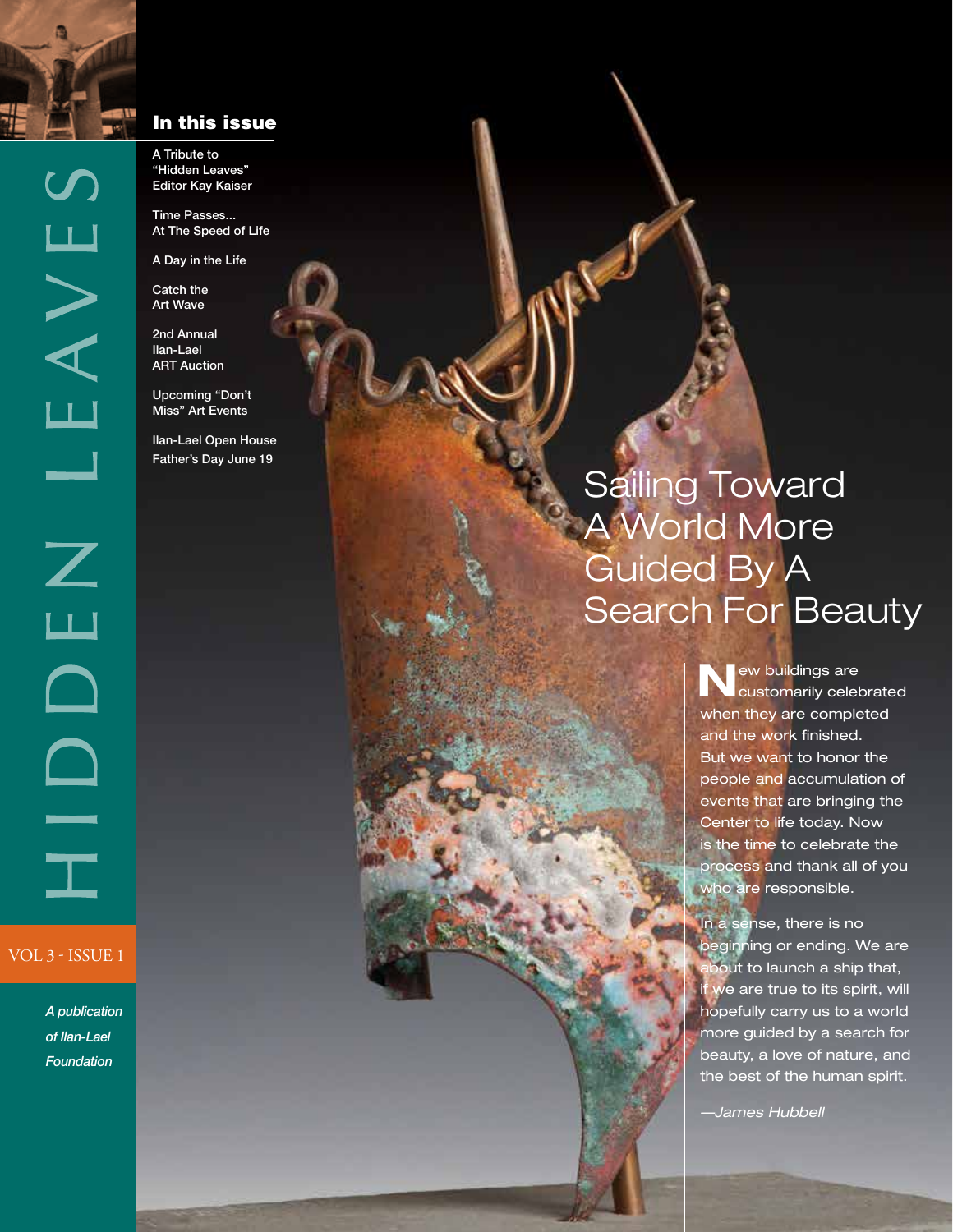$\mathcal{A}$  and  $\mathcal{A}$  and  $\mathcal{A}$  and  $\mathcal{A}$  $\mathbf{C}$   $\mathbf{C}$   $\mathbf{C}$   $\mathbf{C}$   $\mathbf{C}$   $\mathbf{C}$   $\mathbf{C}$   $\mathbf{C}$   $\mathbf{C}$   $\mathbf{C}$   $\mathbf{C}$   $\mathbf{C}$   $\mathbf{C}$   $\mathbf{C}$   $\mathbf{C}$   $\mathbf{C}$   $\mathbf{C}$   $\mathbf{C}$   $\mathbf{C}$   $\mathbf{C}$   $\mathbf{C}$   $\mathbf{C}$   $\mathbf{C}$   $\mathbf{C}$   $\mathbf{$ Interns, Univ. of

Cincinnati—

### Could We Be a Part of a Magnificent Tapestry, With Threads Weaving Endless Patterns?

**T** ime waits for no one. I say this to myself as I navigate through a long list of projects and responsibilities associated with Ilan-Lael. We're seeing a growing demand for access in the way of tours, visitors, and volunteer activities. And why not? It's still spring, and the grounds are at their loveliest, with gardens bursting with color, beckoning us to continue to plant the seeds that will bear fruit in the summer and fall.

A generous matching grant has meant busy winter of construction, with new sight lines and artworks throughout Ilan-Lael Center. An upcoming Hubbell art auction in June will help make sure we give Jim and his team every opportunity to gift us with their creativity and artistic vision.

We've welcomed a new member to our Board, Michael Pinto, who brings non-profit management expertise. And we've embarked on a two-year strategic planning process with the Ilan-Lael board and trusted friends to determine the future course of the Foundation.

We have a new office assistant, Suzie Meyer, to help with the expanding workload. Two student interns from the University of Cincinnati have left a lasting mark called *WithinTheBranches.com*, a blog site they created with Jim as a new outlet for his creativity. Already it's putting a human face on the cadre of artists, pilgrims, and poets who find us at Ilan-Lael.

We've hosted visitors, welcomed volunteers, including a Julian Boy Scout troop who tamed our nature trail. We also said farewell to some very dear friends who made a big impact in our world. And now, we're ready for another Open House and Studio Tour on Father's Day, June 19. How does so much happen in the short span of a half-year? It has everything to

#### *"Speaking to the piece and*  **The Vour Opportunity** to Support the **the seed of the seed of the seed of the seed of the seed of the seed of the seed of the seed of the seed of the seed of the seed of the seed of the seed of the seed of the seed of the seed of the seed of th** Good News! New Art Center on Hubbell Hill!

do with perspective.

The artist Jim Hubbell has always resisted repetition and predictability. One look at Ilan-Lael confirms this. He asks the same of the Foundation: to stay lean and flexible, and for those who help steer his ship, to survey the horizon, look at what's needed, what's at hand, and use ILan-Lael's assets to promote positive change. Thus, we open ourselves to opportunity, no matter how far-fetched or impossible. Sometimes the change we instigate causes the world to shift under our own feet. Being off-balance tests agility and allows us to see the world differently. The people, the artists, craftsmen, contractors and students who work with us regularly, and those who fill in around the edges, each contribute, learn, and change something here—and they, too, are

changed in the process.

Visitors, who number in the thousands each year, come to see the art and architecture and leave deeply affected by the tranquility and creativity of this mountaintop retreat. These people set in motion new friendships, build community, and have conversations…all of which can blossom into something significant. That's the magic of Ilan-Lael. We plant the seeds of possibility and trust in what will happen. The garden of Ilan-Lael sows seeds in people, and the fruit it bears may change everything.

As we watch the seasons pass at Ilan-Lael, we look for more opportunities and embrace change. Sometimes it feels like the world is shifting under our feet, but it's really just time passing at the

speed of life.



### Time Passes... At The Speed of Life

"Sometimes the change we instigate causes the world to shift under our own feet."

*A \$100,000 matching grant has been awarded to the Ilan-Lael Foundation to complete construction on the Ilan-Lael Center. For every dollar that we raise, a dollar will be given in support of our capital building efforts.* 

**\$500—Name A Brick** Add yours to the Center

**\$1,000—One Hundred Give \$1000** Your name honored as a Capital Campaign Donor

**\$2,500—Tree of Life** A tree planted in your honor, or a loved one's, at Ilan-Lael

**\$5,000—Circle of Life** Your name or other inscription on our Hubbell Sundial

**\$10,000—Adornment** Fund one of the Center's unique features; Hubbell doors, stained glass windows, mosaic murals, courtyard seating benches, or fireplace treatments.

**\$25,000—A Major Space** One of the Center's five buildings named after you: the Archive Room, Office Building, Meeting/Classroom, Courtyard, or Caretaker's Cottage



**FOUNDATION** Connecting People, Art & Nature

*Join this growing list of friends who are helping create something much needed today…a place of art and beauty that will change the world.*

### **HIDDEN LEAVES**

VOL 3 - ISSUE 1

Cover *Original Artwork by James Hubbell Photo by John Durant*

> Editors *Peter Jensen & Marianne Gerdes*

Contributing Writers & Photographers Laurie Dietter John Durant Marianne Gerdes Michael Gerdes James Hubbell Peter Jensen Graphic Design Laurie Dietter

> Printing **ReproGraphics** San Diego, CA

ILAN-LAEL FOUNDATION *Post Office. Box 1221 Julian, Ca 92036* 

*P: 760.765.0171 F: 760.765.3427 ilanlaelfoundation.org Ilan-Lael is a 501 (c) (3) tax exempt organization EIN #95-3826760*

Board of Directors Kyle Bergman Vicki Bergstrom Wayne Donaldson Gundula Dunne Anne Hubbell Brennan Hubbell Drew Hubbell James Hubbell Torrey Hubbell Peter Jensen Carolyn Owen-Towle Michael Pinto

Directors Emeritus John Howard Lauren Hubbell

Executive Director Marianne Gerdes



*HIDDEN LEAVES: An Anthology (1983 – 1987)— The Complete Issues Hardcover: \$80 Softcover: \$50 (Includes shipping) Available online at ilanlaelfoundation.org* **A Tribute to Hidden Leaves Editor Kay Kaiser**

### **A Message from the Executive Director**

**W**hen I left the Army in 1953 and enrolled at San Diego State University, I took a class in Philosophy and worked in the art department where I met Ilse Ruocco and later her husband Lloyd. Lloyd had formed the Citizens Coordinate for Century 3, or C3, as a watchdog organization for managing San Diego's growth; (in C3's own words), "encouraging open space, high standards of urban design, and coordination of planning between public and private sectors so that San Diego's continuing development will complement its natural setting."

From Lloyd I got to know Jim Britton, a writer on art and architecture whose commentary appeared for many years in *San Diego Magazine* and later *The San Diego Union*. When Jim died in 1983, another local observer of San Diego's built environment, Kay Kaiser, wrote a piece that was read at his memorial service. Her writing impressed me at once.

The Ilan-Lael Foundation was very new and needed a newsletter. We wanted to discover what San Diego was about, where its dreams were, where its vision was. (We still do: a lot of these issues remain unanswered.) I went to meet Kay at her office in The Design Center (designed by Lloyd). There she stood when I first saw her, watering a cactus. I saw this as a sign that she could nurture something beautiful. As we spoke, it was soon clear to me that Kay was too good to just do a newsletter, and with her help our magazine, *Hidden Leaves* was born.

Kay and I would choose a subject and then



break up the tasks. For me, it was better and more fun than any class I ever attended. Because of *Hidden Leaves,* our membership grew to over 3,000 and thus we became embedded in San Diego and its future. This issue of our newsletter has been renamed *Hidden Leaves* once again, and is dedicated to her.

Kay, following in James Britton's footsteps, became *The San Diego Union's*, and then the *Union-Tribune's,* architecture critic. Her words are as wise today as they were some years ago when she wrote: "While it's important to think big, this race for world-class status can make us miss the details we need to be happy while wandering through the high spine of our city. If we can take the time to choose each new piece of San Diego and make sure it fits, in not too long a time other people will call us world class. That's the way it should be. Start thinking what you want."

I have come to see all of life as a tapestry with each of us—and everything else—being threads in this great weaving. To some degree we have the ability to choose how we will respond to life. Our actions may lead to a flowering, a renaissance, or to a dark place in the pattern of human time. We are led and influenced by an infinite number of threads or events, some that may have happened centuries before, and others, even though seemingly insignificant, that also change the pattern.

Kay was one of those threads, woven with so many others, that brought us to where we are today in our building of the Ilan-Lael Center and the Foundation. She was part of the flow. She carried our efforts forward. Kay passed away in March, 2016, and my hope is that she knows that her efforts are still part of everything we do, and the fun I had discovering San Diego with her. Thanks Kay. I

would do it all again.<br>Author

*Page |*

**2.**

*Page |*

**3.**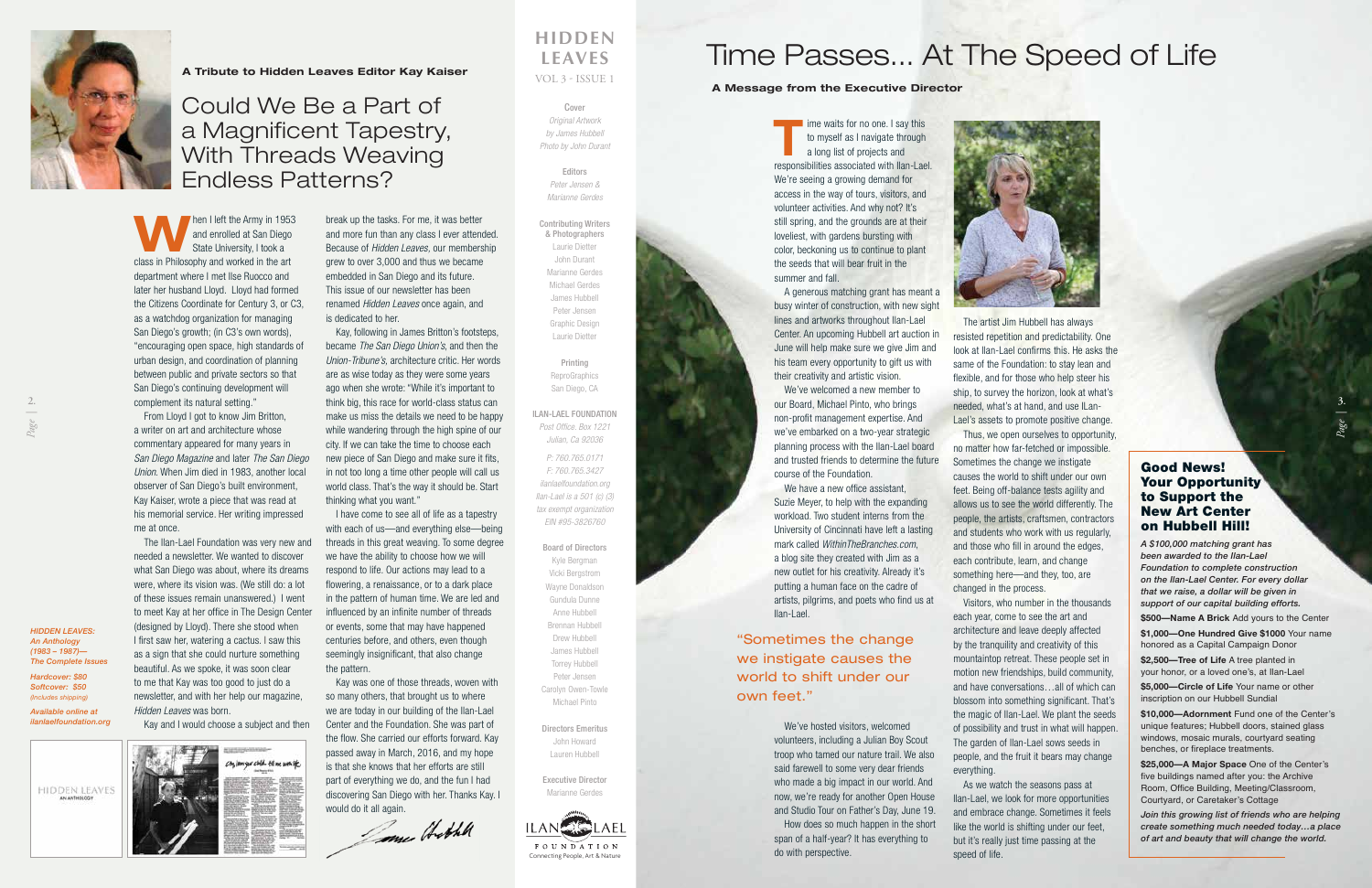**F**or some reason the little roundabout on the way to the Hubbell's driveway always amuses and inspires me. Just before you turn up the hill on Jim and Anne's impossibly narrow drive, the road to the property swings out and encircles a small oak—all so that your car can make the turn. To me, it symbolizes the first bit of whimsy at Ilan-Lael, and is a harbinger of many surprises that greet all who visit here.

Recently, at the invitation of Jim, we spent the day at Ilan-Lael chronicling the property's newest construction project. Our day was only a slice. A snapshot. But rather than tell the whole story, it gave us something equally interesting: a glance into the process, along with insights about the lives and motivation of the team that surrounds Jim as the Center emerges.

No longer a clay model and watercolor dream, the new Center has fully emerged "from the earth up," as Anne so famously calls the building process employed by her husband. A central structure has soaring

Gothic rooflines, punctuated by the chimney of an indoor-outdoor fireplace in the courtyard. Buildings to the right and left are more practical, while reserving their playfulness and more-hidden beauty in their interior mosaics and other sculptural adornments.

Nothing—clearly nothing—in the design is something a building inspector has ever seen before, but the building is "to code:" another testament to the genius of the man and his team.

Join us for a walk-through and meet some of the team...

### **"Big John" Wheelock [1]**  *Blacksmith*

I work here because it's so satisfying. Jim always comes up with interesting and challenging designs. I used to be 'in computers' but my role now is metalwork, repairs, and woodworking. My wife refers to me as the 'handyman to the stars.' I even do some of the shopping for the studio, and right now I'm forging iron for a stained glass window—a decorative way to hang it.



### **Steve Farmer [2]** *"Master of Synthesis"*

I'm mostly a mason, but whatever needs to be done, I do. My background is in thermal efficiency, but never in rectangular form. I prefer curves... the way one material leads to a sense of others...and I'm inspired by wave forms, and how fluids and gases move. The work Jim's doing breaks the norm. I wouldn't have come to Southern California just to build boxes.

### **Rick Accurso [3]** *Finish Carpentry*

I mainly work in wood, but also metal and glass. I retired from UCSD in 2003, and I'm a steady volunteer up here since because I like doing meticulous work. Everyone I work with here has a philosophy about their work... and life. This building testifies to that, to the mystery. It's been a joy. I've also worked on the school in Tijuana, and the gazebo on Shelter Island.



# A Day In The Life...

### **Sean Metheny [4]** *Construction*

I grew up nearby in Ramona and have been working for Jim since I was 18, and I'm now 38. I feel very lucky to have learned so many different trades...electrical, plumbing, concrete work, framing...and all the cool art . I find a peace of mind here—the peace that

James' art brings to me.

### **"Colorado John" Smith [5]** *Construction and Sculptor*

Jim's still doing beautiful work, and that's pretty juicy to me. I first discovered his work when I saw the Sea Ranch chapel. I was blown away. And I rediscovered Jim in 2003 when I needed to reconnect with my creative juices and I joined Jim's workshop 'La Rosa Blanca' in Baja California. Eventually I got into everything. My main strength is making things that curve! I also want to give something back to one—James—who has given so much to so many.







### **Kim Ogburn [6]** *Construction Coordinator and Sculptor*

Jim has taught me to listen to the building, to enhance the lines...and other concepts I haven't thought of in a long career in construction. I know enough to build \$4 million houses in La Jolla, but nothing compares to this: its sculptural value, its intimacy. There's not one square foot that's plain. Making changes here is part of the process.

### **Chris Gifford [7]** *Musician and Carpenter*

Being here brings me peace and serenity. I first came up because my wife was a volunteer and I was asked to play at an Open House. I told Jim I was a finish carpenter and he asked me to help. Working here 'presses' me to slow down, get in a groove, and use all my experience as a carpenter. It's the culmination of many years of my work.





#### By Peter Jensen Photographs by Laurie Dietter

*Page |* **4.**

*Page |* **5.**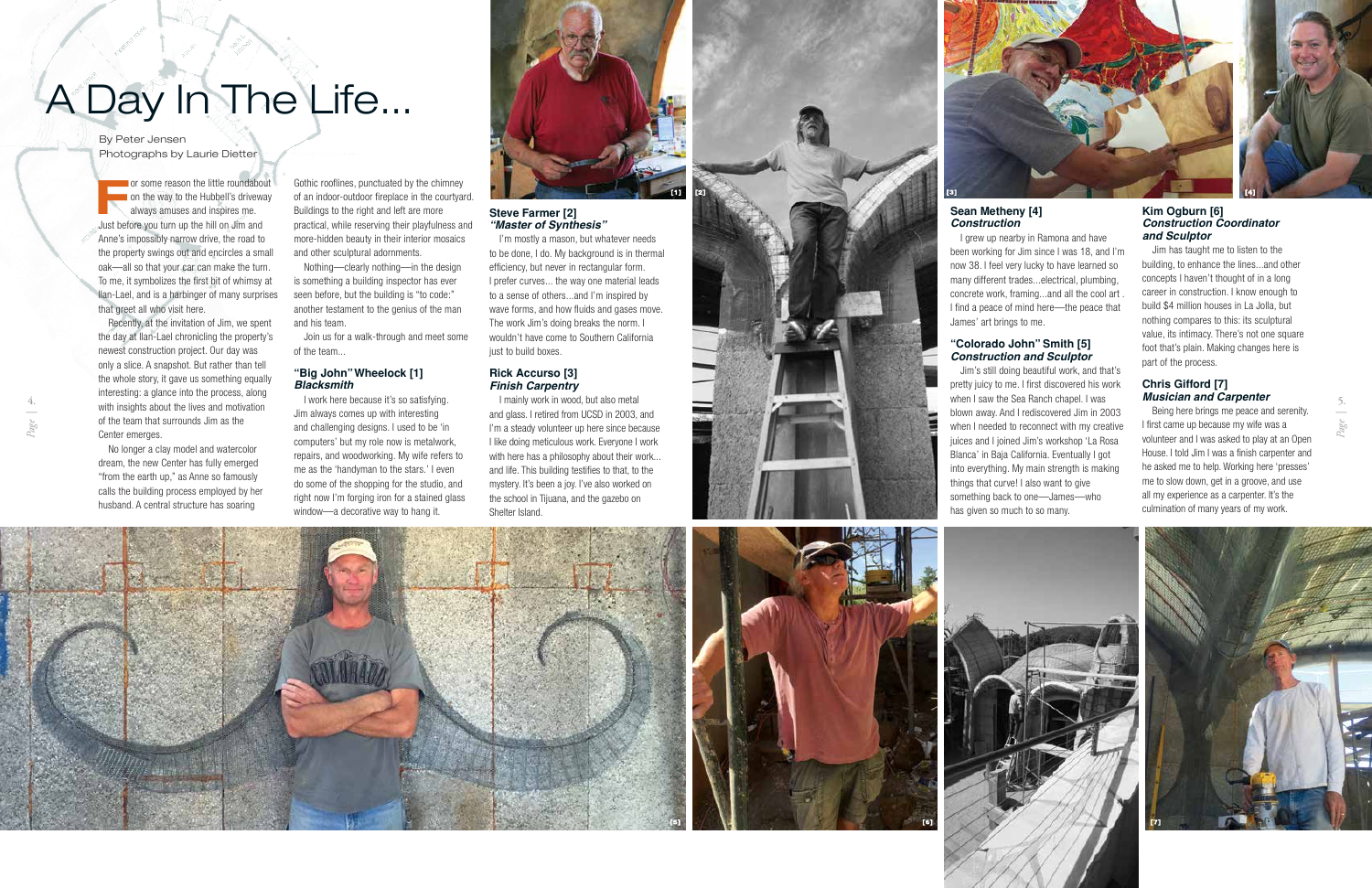# CONCO **June**

**2nd Annual Hubbell Art AuctÚn June 1 – June 30**  *15 works of art by James Hubbell and friends. Proceeds support the*  **Ilan-Lael Foundation Capita** *Campaign. ilanlaelfoundation.org*

**HUBBELL OPEN HOUSE & STUDIO TOUR Sunday June 19, 10 to 4**  *ilanlaelfoundation.org*

**Love Letters In Metal: Jewelry by Svetozar and Ruth Radakovich, May 14 to August 7** *June 25, Exhibit Reception May 24, Discussion with Curator and Documentary Film Director July 13, Distinguished Lecture Series at the Oceanside Museum of Art, oma-online.org (760) 435-3721* 

**July Pacific Mosaic Surfboard Tour** 

**Summer 2016** *California Surf Museum/Oceanside surfmuseum.org (760) 721-6876* 

**Star Spangled Pops San Diego Symphony, July 1 through 4 Embarcadero Marina Park South**  *sandiegosymphony.org*

**Festival of the Bells, July 16 & 17** *Free. Celebrating the anniversary of Mission San Diego de Alcalá, California's first Missions, with the blessing and ringing of all five Mission bells.*

**Moris – Beautiful Landscape 7: Museum of Contemporary Art San Diego /Downtown July 22 - on-going**  *In his Hermoso Paisaje series, Moris creates makeshift shelters and furniture using found materials such as garbage, tarps, and cardboard. These installations are made from the material remains of the urban landscape they recreate.* 

**Mingei of Japan: Treasures New and Old From the Museum's CollectUn, through October 2** *Mingei International Museum mingei.org (619) 239-0003* **town**

### **August**

**Viva Mariachi! San Diego Symphony, Embarcadero Marina Park South, August 21** *Revered as guardians of the mariachi legacy, Mariachi Vargas de Tecalitlán presents a festive repertoire of rhythms, dance and vocals.*

**Art OASIS Showcase: Museum of Contemporary Art San Diego La Jolla, August 4** *Free. Celebrate the work of more than 75 active-duty armed forces members who engaged in a series of weekly art classes.*

**Art and goings on** 

**around** 

### **Your friendship makes all things possible.**



Major Gifts 2015/2016 Anonymous \*

MaryLou Boone Robert Burkett\* Carol Childs & Peter House \* County of San Diego, Boar of Supervisors Harvey Furgatch \* *\*Sustaining donors*

### Supporters 2015/2016

*Betty Ball David & Amita Bardwick Gay & Glen Barfield Franklin (Woody) Barnes Cynthia Barron Ruth Batman Elizabeth Bedford & Elizabeth Draper Sunil & Ava Bhavsar Marylou Boone Gerald & Susie Bottomley Janice Branch Carol Brewer Quinton & Phyllis Brown Robert Burkett Althea Brimm Mary Beth Burnham Gretchen Carter Arthur Casey Carol Childs & Peter House Nancee Cline C. Ingrid Coffin Joe Compton Diane & Stanley Coombs Alison Cummings Bruce Dammann Bernard & Mary Davidow Susan & Russell Davidson*

*Edward & Catherine Dean Milford & Laurie Donaldson George & Cynthia Driver Mary Ann Doering Sterling L. Dorman Mary Dilligan William Disher Peg & Bob Eddy John & Heidi Farkash Mark & Jean Farmer Arline Fisch Gayle Fisher Lawrence Forman Carl Fredricks Ellen Geis Albin & Brenda Gess Victoria Grostick Gail Guth Rebeca Gutierrez-Griep David & Loxe Hagthrop Alfred &Virginia Hales Jim & Barbara Hartung Bill Haynsworth Roger & Cynthia Hedgecock Brian & Zoe Herald Bill & Marion Hinchy Amelia Hollenbeck*

*Barbara Holm* 

*Marjorie Howard-Jones*

*Peter Jensen*





original masters of mosaics—had

> year. Upon their return in 2017, yours will be available to take home. Just pick a big wall! To bid, see auction details to the right.

*Edward Jones Sonja Jones Ralph Jones & Patty Howell Marilyn Kellogg Karen & Douglas Kirk L.W. & Jo Ann Knutson Elizabeth Kruidenier Klonie Kunzel Vickie Lamb Cherrie La Porte Richard Lareau Evelyn & George Lavars Raymond Lee Carol Lindemulde Ed & Nancy Lyon John Malugen Anne & Margaret Marston Richard Martin John McCann Valli McDougle Fay McQueen Mary Munk Walter Munk Gary & Dorothy Mushet Felicitas Nunez Erin O'Rourke Rodney & Barbara Orth Arline Paa Laurie Peters Henry & Mary Powell Michael Pinto Carolyn Owen-Towle Valerie Raymond Gregory Robe Marge Rubenson Julie Ruef Joseph Runnion Sandra Schiefer Carol Schloo-Wright Miriam Sellgren Henry Sharp Sinclair Sheers Virginia & Lawrence Sherwood Gayle & William Sides Pamela Smith & Steven Thurrott Julie & Michael Squires Carol & Fred Spong Dennis Stanger Pat & Rosemary Stark Michael & Rosemary Stepner Jeanette Stevens Darrell & Pat Straube Rusell Thomas Ann Thompson Anthony Thompson David Toler Osvaldo Humberto Viveros Robert, Sally, & Janet Wallace David & Ann Wellborn Albert & Armi Williams Jacquoline Williams Constance Williford Donald Wood Lynn Wosnak-Ferraro* 

*Gerald Yaffe*

### One Hundred Give \$1000

*Gifts in direct support of Ilan-Lael Foundation's new Art Center.*

*Lisa & Earnest Auerbach Family David & Amita Bardwick Marylou Boone Gerald & Susie Bottomley Althea Brimm Robert Burkett & Nga Nguyen Mary Beth Burnham Susan Cary Carol Childs & Peter House Susan Childs\* Diane & Stanley Coombs\* County of San Diego, Board of Supervisors Sterling Dorman\* George & Cynthia Driver Peg & Bob Eddy Danah Fayman Dr. Seuss Foundation Paul Eichen & Susan Fleider Carol & Robert Emerick Don & Pat Ewing John & Heidi Auerbach Farkash Susanna & Michael Flaster Patti Fox Verda Friesen Greg Hamann Jim & Barbara Hartung Roger & Cynthia Hedgcock Hubbell Family Foundation In memory of Janeen Jensen Peter Jensen\* George Jessop John &Dina Johns Sonja Jones\* KRC Rock Jon Krabbenschmidt H. William Kuni Chris Loughridge Edward & Nancy Lyon Eric & Gaye Macy Risty & John Marckx Erin O'Rourke The Orca Fund Oceans Foundation Carolyn Owen-Towle\* Michael & Meili Pinto\* Michael & Paula Rantz Joan Rieter Anne Rosser Rokenbok Educational Fund Sandra Schiefer Herb & Jody Scholnick Jeanette Stevens Jeffrey Swenerton Deborah Szekely\* Rudy & Elizabeth Van Hunnick VJ & Wanda Vint Walton Avenue Foundation Jennifer Warner Al & Armi Williams George Weir David & Anne Wellbourne\**

### Sponsoring Businesses & Foundations

*We encourage you to patronize these local businesses—our fellow supporters of the arts!*

Boeing Corporation *boeing.com* David Alan Collection

*thedavidalancollection.com* Deitter Design *lauriedietter.com*

Fairouz Cafe *alnashashibi.com*

FSI-The Foundation for Sustainability and Innovation *fsifoundation.com*

Mingei International Museum *mingei.org*

Orchard Hill Inn *orchardhill.com*

Outrageous Rugs *outrageousrugs.com*

The Parker Foundation *theparkerfoundation.org*

San Diego Gas & Electric *sdge.com*

SeaWorld *seaworldparks.com*  Silk Road Productions

*silkroadproductions.us* Szekely Family Foundation

Rancho La Puerta *rancholapuerta.com* 

Walton Avenue Foundation Wynola Farms Marketplace *wynolafarms.com*

Wynola Pizza Express *wynolapizzaexpress.com*



## Catch The Art Wave!

Masters and students created stunning works of color and form. The seven boards are up for auction this month (June, 2016) and then will go on a 'world exhibition tour' later this

**Used boards—the mosaics' base forms—were donated by Bessell Surfboards, Plus One Surfboards, and Coconut Pete's Surfboard Repair. Thank you!**









**ONLINE AUCTION BEGINS:**  *12:00 a.m., Wednesday June 1, 2016*

**ONLINE AUCTION** 

**ENDS:** *11:00 p.m., Thursday June 30, 2016 View the items in person at our 2016 Open House and Studio tour Sunday June 19th, 2016 For a complete catalog and bidding, please visit Ilanlaelfoundation.or*







### **2nd Annual Ilan-Lael ART Auction**

### **June 1-30, 2016**

*Last year's* 

**I** f the Romans—those surfboards, they might have done the same. This winter, Ilan-Lael-affiliated artists Brennan Hubbell and Garrett Goodwin created seven mosaic designs as part of the community-service Pacific Mosaic Youth Art Project funded by SDG&E. The goal? Teach youths ages 11-18 from ARTS (A Reason To Survive) in Barrio Logan, the Boys and Girls Club of San Diego County (National City branch), and students from Diego Hills Charter School in Lemon Grove the art of mosaic design and crafting. **6. 7.**



*auction was such a success we're at it again. We hope the surfboard project profiled on this page will catch your bidding fancy, but that's just the beginning. Other auction items include: two stained glass windows and other James Hubbell artworks from the old Triton Restaurant in Cardiff, donated by the building's developers Steve Blumkin, Steve Goldberg and Phil Berkowitz; a pair of glass panels donated by Deborah Szekely; a week for two at fitness resort and spa Rancho La Puerta (value \$7000 plus!); a one-of-a-kind 4' by 6' rug created from a Hubbell artwork expressly for this auction by Steve Blumkin's Outrageous Rugs weavers; and more.*

**Young artists and their mentors create seven mosaic surfboards to support Ilan-Lael's fundraising efforts**



*colored glass chips turn these iconic shapes into a new type of "canvas" for young artists.*

> *Abby McGuire and Clare Knecht, student interns from the University of Cincinnati who worked at Ilan-Lael over the winter semester, helped Jim dig into the modern world in a new blog site called "withinthebranches. wordpress.com." For Jim it's another way to express himself, and for the rest of us, it's a new space to ask questions and to keep talking.*

*Julian's Boy Scout troop turned out this spring to spruce up our nature trail. Thanks scouts!*

*Page |*

*Page |*